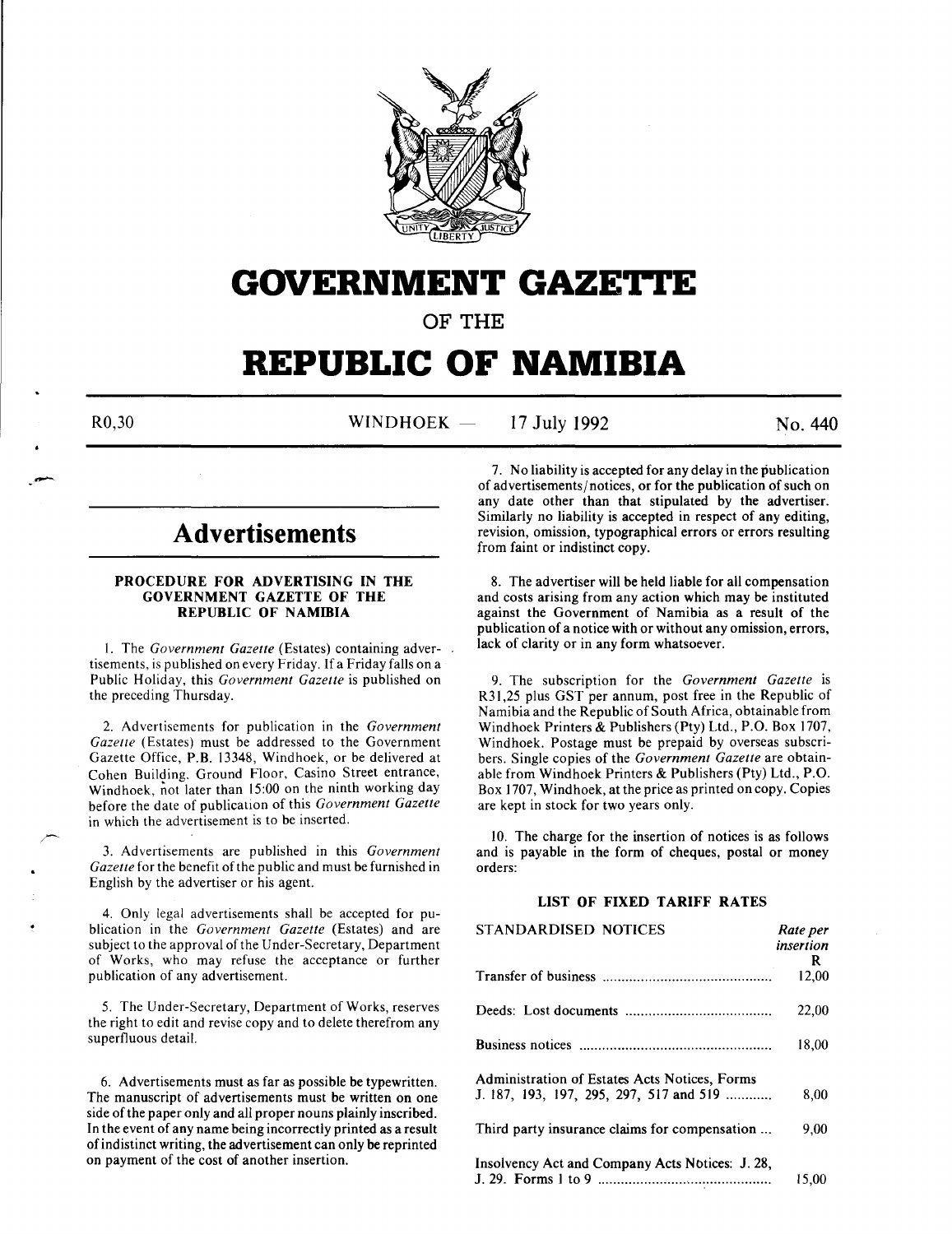| $J.B.$ — Forms 2 and 6 — additional statements<br>according to word count table, added to the basic  |        | Trade marks in Nan                                                      |
|------------------------------------------------------------------------------------------------------|--------|-------------------------------------------------------------------------|
| traffic.                                                                                             |        | Liquidators' and otl                                                    |
| Change of name (two insertions)                                                                      | 108,00 | <b>SALES IN EXECUT</b>                                                  |
| Naturalisation notices (including a reprint for the                                                  | 8,00   | Sales in execution.                                                     |
| Unclaimed moneys $-$ only in the <i>Government</i><br>Gazette, closing date 15 January (per entry of |        | Public auctions, sale<br>Up to 75 words<br>76 to 250 words              |
|                                                                                                      | 3,00   | 251 to 350 words                                                        |
|                                                                                                      | 18,00  | <b>ORDERS OF THI</b>                                                    |
|                                                                                                      | 8,00   | Provisional and fin<br>tions                                            |
| NON-STANDARDISED NOTICES                                                                             |        | Reduction or chang<br>compromise                                        |
| Company notices:                                                                                     | R      | Judical managemen<br>and extensive rule n<br><b>Extension of return</b> |
| Short notices: Meetings, resolutions, offers of<br>compromise, conversions of companies, voluntary   |        | Supersession and di                                                     |
| windings-up, et.: closing of members' registers<br>for transfer and/or declarations of dividends     | 40.00  | 11. The charge fo<br>than the notices me                                |
| Declaration of dividends with profit statements,                                                     | 90,00  | of R3,00 per cm dou<br>calculated as a cm).                             |
| Long notices: Transfers, changes in respect of                                                       |        | 12. No advertiser<br>is prepaid. Cheques,                               |
| shares or capital, redemptions, resolutions, volun-                                                  | 120,00 | made payable to<br>Works, Private Bag                                   |
|                                                                                                      |        |                                                                         |

|                                                            | 40,00  |
|------------------------------------------------------------|--------|
| Liquidators' and other appointees' notices                 | 25,00  |
| SALES IN EXECUTION AND OTHER PUBLIC SALES:                 |        |
|                                                            | 65,00  |
| Public auctions, sales and tenders:                        |        |
|                                                            | 22,00  |
|                                                            | 54.00  |
|                                                            | 82,00  |
| ORDERS OF THE COURT:                                       |        |
| Provisional and final liquidations or sequestra-           |        |
| tions<br>Reduction or change in capital mergers, offers of | 50.00  |
|                                                            | 120,00 |
| Judical managements, curator bonis and similar             |        |
|                                                            | 120.00 |
|                                                            | 15,00  |
| Supersession and discharge of petitions (J. 158)           | 15,00  |
| 11. The charge for the insertion of advertisements other   |        |

entioned in paragraph 10 is at the rate  $b$  ble column. (Fractions of a cm must be

nents shall be inserted unless the charge drafts, postal or money orders must be the Under-Secretary, Department of 13348, Windhoek.

#### FORM J 187

#### LIQUIDATION AND DISTRIBUTION ACCOUNTS IN DECEASED ESTATES LYING FOR INSPECTION

In terms of section 35(5) of Act 66 of 1965, notice is hereby given that copies of the liquidation and distribution accounts (first and final, *unless otherwise stated)* in the estates specified below will be open for the inspection of all persons interested therein for a period of 21 days (or shorter or longer if *specially stated)* from the date specified or from the date of publication hereof, whichever may be the later, and at the offices of the Master and Magistrates as stated.

Should no objection thereto be lodged with the Master concerned during the specified period, the executors will proceed to make payments in accordance with the accounts.

214/91 PISTORIUS Carl Ernst, 361114 01 0001 3, Karibib. Margaret Helga Pistorius, 450825 00 1300 8. First Liquidation and Distribution Account. Karibib, Windhoek. First National Trust, P.O. Box 448, Windhoek.

502/91 JANSEN VAN RENSBURG Pieter, 461118 50 9900 9, Windhoek. Windhoek, Windhoek. First National Trust, P.O. Box 448, Windhoek.

165/92 HANEKOM Andreas Jacobus Petrus, 021022 01 0002 4, No.3 Joseph Wood Street, Windhoek. Windhoek, Windhoek. Bank Windhoek Ltd., (Estate and Trust Department), P.O. Box 15, Windhoek.

418/89 NEWMAN Malcolm Robert, 480120 01 0064 3, Erf 2652, Khomasdal, Windhoek. Emily Ann Newman, 490624 01 0035 2. Windhoek. A. Vaatz, No. 66 Bismarck Street, Windhoek.

221/92 MUNGUNDA Epson (Ebsor.), 380619 06 0027 3, Windhoek. Cornelia Mungunda, 360706 06 0019 7. Windhoek. Standard Bank Namibia Ltd. (Registered Bank), Trustee Branch, P.O. Box 2164. Windhoek.

554/91 GRAIG Alfred Joseph, 290902 08 0020 9. Windhoek. Standard Bank Namibia Ltd., (Registered Bank), Trustee Branch, P.O. Box 2164, Windhoek.

462/91 JACOBlE Hermanus, 681125 01 0001 3, Plot Shamalindi, Grootfontein. Grootfontein, Windhoek. Van Sittert & Pretorius, P.O. Box 52, Tsumeb.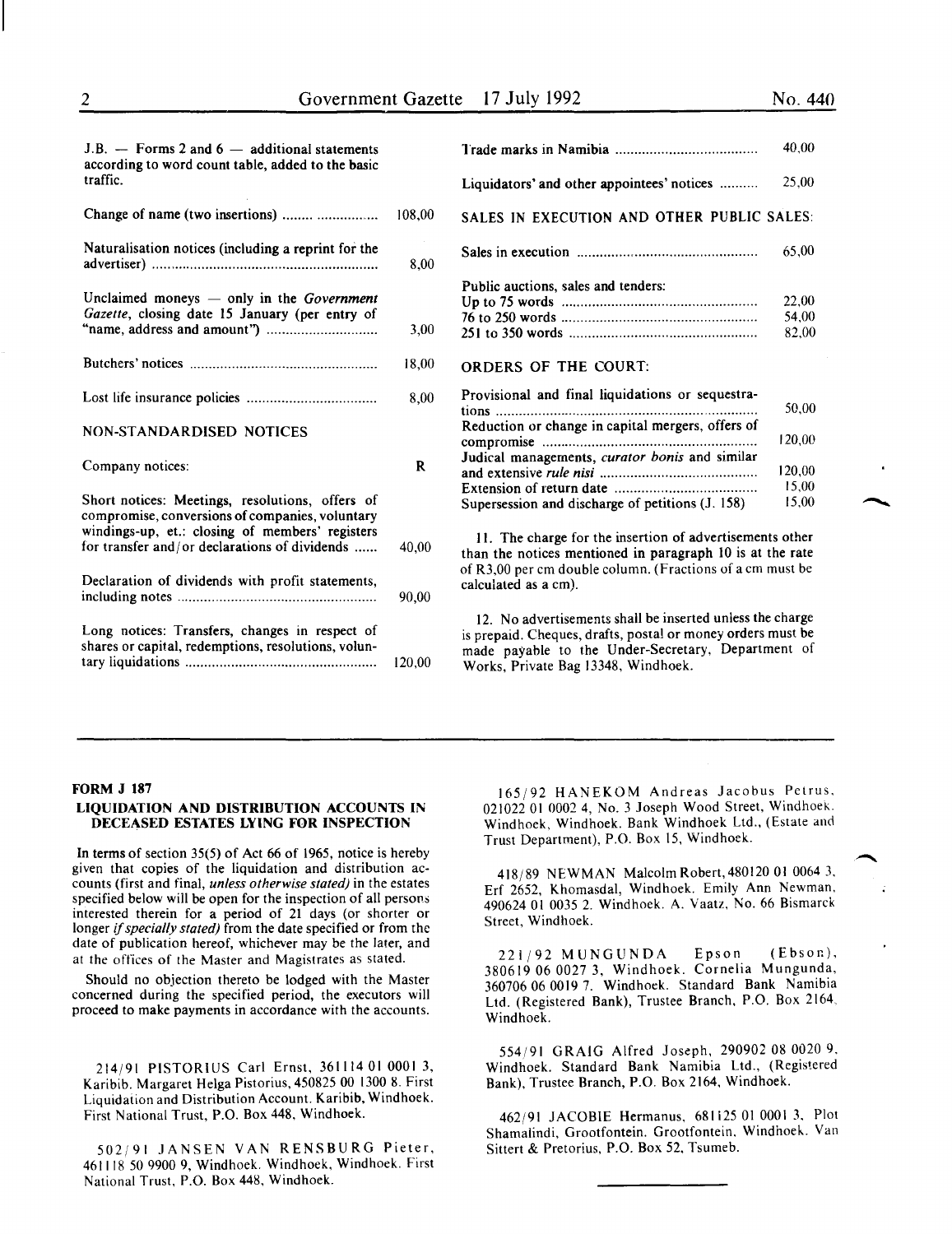'ORM J 193

#### NOTICE TO CREDITORS IN DECEASED ESTATES

All persons having claims against the estates mentioned below are hereby called upon to lodge their claims with the executors concerned, whithin 30 days (or otherwise as indicated) calculated from the date of publication hereof. The information is given in the following order: Estate number, surname and christian names, date of birth, identity number, last address, date of death; surviving spouse's names, surname, date of birth and identity number; name and address of executor or authorised agent, period allowed for lodgement of *claims* if *other than 30 days.* 

263/92 CAREW (born Pietersen) Sharon Lilian, Windhoek, 7 March 1960, 600307 99 0070 6, Erf 208, Kornalyn Street, Khomasdal, P.O. Box 2309, Windhoek, 13 February 1992. John Calvin Carew, I July 1961, 610701 02 0026 7. Mr. Hendrik Gerhardus Theron, Van Wyngaardt, Kock, Van der Westhuizen, Du Toit & Partners, (Agent for Executor), P.O. Box 3146, Windhoek.

281/92 PRINSLOO Baltaris Johannes, Windhoek, IS May 1929, 290515 01 0014 7, Farm Dagbreek, Gobabis District, 12 April 1992. Petronella Hendrina Prinsloo, 24 January 1937. Bank Windhoek Ltd., (Estate and Trust Department}, P.O. Box. 15, Windhoek.

VAN DER MER WE Anna Catherina Gysberta, Windhoek, 27 September 1957, S70927 01 0014 2, Plot Oortjie, Gobabis, 30 March 1992. Siegried Bruno van der Merwe, 26 November 1953. Bank Windhoek Ltd., (Estate and Trust Department}, P.O. Box IS, Windhoek.

249/92 HARTUNG Philipina Meurits, Windhoek, 20 January 1920, 201002 01 0009 8, Windhoek, 12 May 1992. Joachim Hartung, 180102 01 0018 2. Bank Windhoek Ltd., (Estate and Trust Department), P.O. Box 15, Windhoek.

VON WIELLIGH Johannes Jacobus Christiaan, Windhoek, 5 July 1910, 100705 01 0009 I, No. 108, 13de Straat, Keetmaushoop, 3 June 1992. Bank Windhoek Ltd., (Estate and Trust Department), P.O. Box IS, Windhoek.

SCHIER! Franz Lartz, Windhoek, 8 December 1925, 251208 01 0004 I, Swakopmund, 15 June 1992. Brunhilde Elfriede Schieri, 12 September 1935, 350912 01 0012 3. Standard Bank Namibia Ltd., (Registered Bank), Trustee Branch, P.O. Box 2164, Windhoek.

ELLIS Gideon Jacobus, Windhoek, 6 March 1914, 140306 50 1800 9, Maltahohe, 17 June 1992. Johanna Maria Ellis, 10 January 1922, 220110 01 0010 0. Standard Bank Namibia Ltd., (Registered Bank), Trustee Branch, P.O. Box 2164, Windhoek.

EGGERS Walter Karl, Windhoek, 2 April 1910, 100402 01 0003 6, Swakopmund, 14 June 1992. Standard Bank Namibia Ltd., (Registered Bank), Trustee Branch, P.O. Box 2164, Windhoek.

ZETZMANN Karl-Heinz, Windhoek, 25 May 1911, 110525 01 0002 2, Swakopmund, 17 June 1992. Standard ment Nomihia Ltd., (Registered Bank), Trustee Branch,

262/92 BOUWER Catharina Margaritha Wilhelmina, Windhoek, 21 February 1917, 170221 01 0002 6, Windhoek, 10 June 1992. First National Trust, P.O. Box 448, Windhoek.

257/92 GILDENHUYS Cecilia Emrnerentia Johanna, Windhoek, 27 February 1949, 490227 01 0024 5, No. 21 Sartre Street, Windhoek, 2 June 1992. First National Trust, P.O. Box 448, Windhoek.

256/92 WHITEHOUSE Eva Phyllis Hawtre}, Windhoek, 17 May 1904, 040517 01 0003 1, Swakopmund, 28 May 1992. Daniel Whitehouse, 4 June 1922, 220604 01 0060. First National Trust, P.O. Box 448, Windhoek.

*276j92* VAN DER VYVER Jan Abraham, Windhoek, 26 February 1920, 200226 01 0006 I, Gobabis, 29 May 1992. First National Trust, P.O. Box 448, Windhoek.

261/92 SNYDERS Jan Hendrik Stephanus, Windhoek, 3 September 1921, 210903 01 0014 5, Windhoek, 7 June 1992. Mathilda Snyders. First National Trust, P.O. Box 448, Windhoek.

308/92 SCHICKERLING Uys, Windhoek, 17 March 1931, 310317 01 007 6, No. 50 Burg Street, Windhoek, I July 1992. F.M. Oehl-Trust, P.O. Box 133, Windhoek.

272/92 NEL Jacobus Hendrik Louw, Windhoek, 6 August 1957, 570806 01 0027 I, No. 4 Jenner Street, Windhoek, 30 April 1992. Jeanetté Jacoba Nel, c/o Dr. Weder, Kruger & Hartmann, P.O. Box 864, Windhoek.

#### FORM 4

#### LIQUIDATION ACCOUNTS AND PLANS OF DISTRIBUTION OR CONTRIBUTION IN 3EQUESTRATED ESTATES OR COMPANIES BEING WOUND UP

Pursuant to section 108(2) of the Insolvency Act, 1936, section 136{2) of the Companies Act, 1926, and section 406(3) of the Companies Act, 1973, notice is hereby given contribution in the estates or the companies mentioned below will lie open for inspection by creditors or contributories at the offices of the Master and the Magistrates stated therein, for a period of 14 days, or for such a period as stated therein, from the dates mentioned below or from the date of publication hereof, whichever may be the later date.

Wl8/89 Wisowa (Pty) Ltd., In Liquidation. Second Liquidation and Distribution Account. For inspection at the Master's Office, Windhoek, for 14 days. U. Grüttemeyer, P.O. Box 790, Windhoek.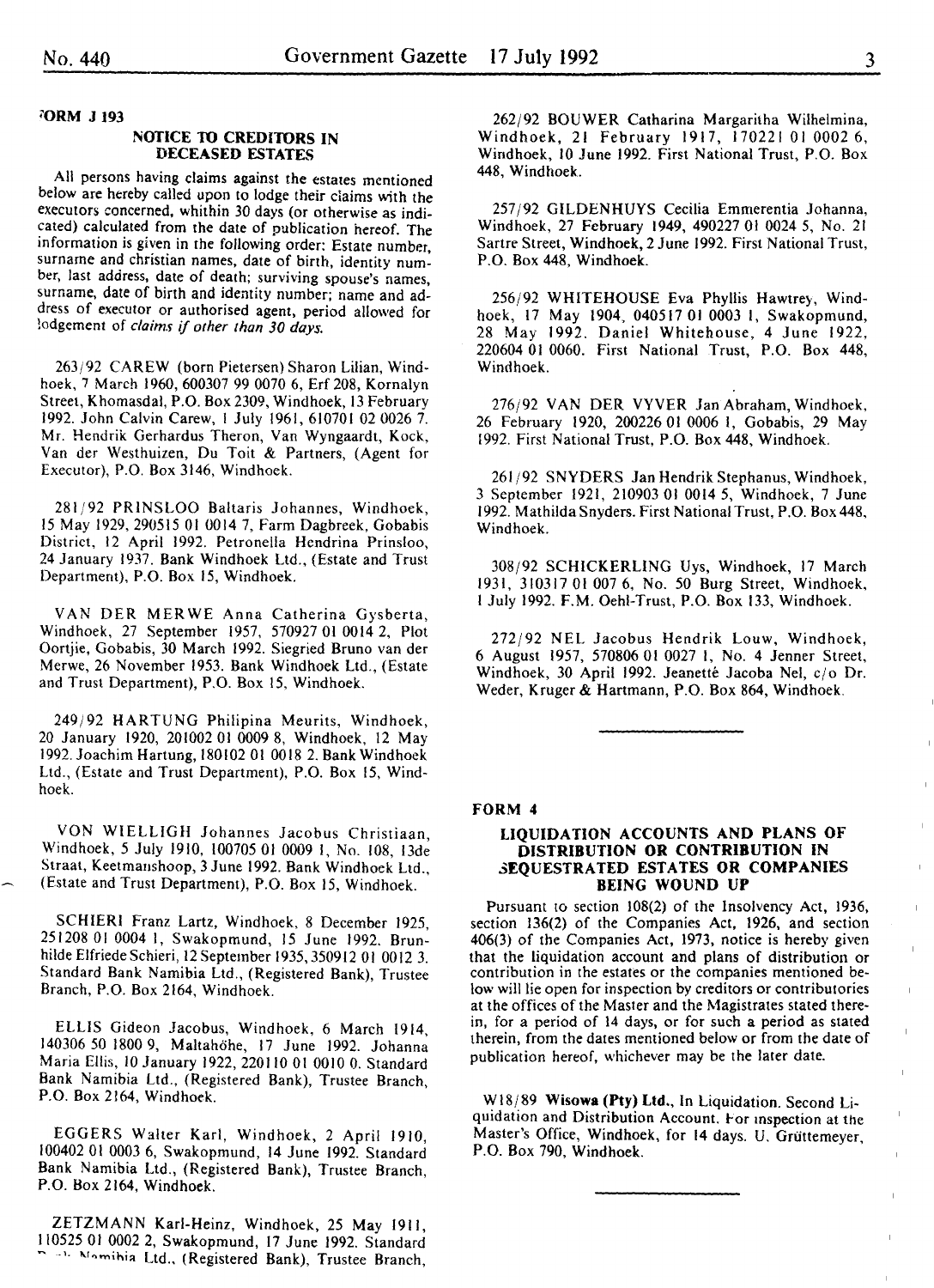#### 'FORM 5

#### PAYMENT OF DIVIDENDS AND COLLECTION OF CONTRIBUTIONS IN SEQUESTRATED ESTATES FOR COMPANIES BEING WOUND UP

The liquidation accounts and plans of distribution or contribution in the sequestrated estates or companies being wound up, as the case may be, mentioned below having been confirmed on the date therein mentioned, notice is hereby given, pursuant to section 113(1) of the Insolvency Act, 1936, section 139(2) of the Companies Act, 1926, and section 409(2) of the Companies Act, 1973, that dividends are in the course of payment or contributions are in the course of collection in the said estates or companies as set forth below and that every creditor liable to contribution is reouired to pay to the trustee or liquidator the amount for which he is liable at the address mentioned below.

W32j89 John Davis. First and Final. Dividend being paid. J.A. Botma, P.O. Box 38, Keetmanshoop.

#### FORM J 295

#### CURATORS AND TUTORS: **MASTER AND NOTICES**

In terms of Section 75 of Act 66 of 1965, Notice is hereby given of appointments of persons as curators or tutors by The Master or the termenation of appointment in their respective capacity.

The information is furnished in that order: case number, person under guardianship, or minor, and address; name and address of curator or guardian; or appointment or termination thereof and date; Master of the Supreme Court, Windhoek, South West Africa.

 $245/88$  Joachim Scholtz de Villiers,  $c/\sigma$  House Palms, Walvis Bay. Gideon Daniel van der Merwe, P.O. Box 57, Walvis Bay, 9190. I July 1992.

 $245/88$  Joachim Scholtz de Villiers,  $c/\sigma$  House Palms, Walvis Bay. Franz Maximilian Oehl, P.O. Box 133, Windhoek. I July 1992.

# NOTICE OF TRANSFER OF BUSINESS

Kindly take notice that application will be made at the next sitting of the Licensing Court, Windhoek, for the transfer of the General Dealer's, Retail Licence held by S. JOU-BERT who traded as MUSIC INTERNATIONAL on Erf 6958, Mutual Platz, Windhoek, to H.T. BECKER who will carry on business under the same name and ad-dress.

DATED at WINDHOEK this 9th day of July 1992.

H.T. BECKER P.O. Box 3460 Windhoek

# NOTICE OF TRANSFER OF BUSINESS

TAKE NOTICE that JAOA ADAO PERES DIAS intends to alienate and dispose of the business being conducted by him under the name and style of SAFARI SELF SERVICE at Omeg Allee, Erf 269, Tsumeb, to and in favour of PETRUS ALBERTUS VAN ZYL, who will carry on the aforesaid business for his own account under the name and style of SAFARI SELF SERVICE on the aforesaid premises. And take notice that this publication shall serve as due notice having been given in terms of Section 34 of the Insolvency Act No. 24 of 1936, and furthermore that after 14 days of publication of this notice the said PETRUS ALBERTUS VAN ZYL shall apply to the Magistrate for the district of Tsumeb for the transfer of the General Dealer and Restaurant Licences in respect of the aforesaid business into his own name.

DATED at TSUMEB on this 24th day of April 1992.

VAN SITTERT & PRETORIUS ATTORNEYS FOR THE APPLICANT Safari Centre P.O. Box 52 Tsumeb

#### NOTICE OF TRANSFER OF BUSINESS

Take notice that BENJAMIN HERCULES CHRIS-TIAAN SMALL intends to alienate and dispose of the business being conducted by him as a General Dealer under the name and style of AFRICAN ART JEWELLERS, on Erf No. 216, No. 1 Roon Street, Shop No. 4, situated in the Municipality of Swakopmund to and in favour of WOLFGANG KLAUS HORLBECK who shall carry on the aforesaid business for his own account under the same name on the aforesaid premises within a period of not less than 30 (thirty) days after publication of this notice, and this publication shall serve as due notice having been given in terms of Section 34 of the Insolvency Act No. 24 of 1936, and furthermore, that after 14 (fourteen) days of publication of this notice the said WOLFGANG KLAUS HORLBECK shall apply to the Magistrate for the district of Swakopmund for the transfer of the trading licences in respect of the aforesaid business, into his own name.

SWANEPOEL & KINGHORN ATTORNEYS FOR PARTIES SWABS Building Post Street P.O. Box 1455 Swakopmund

 $\overline{\phantom{a}}$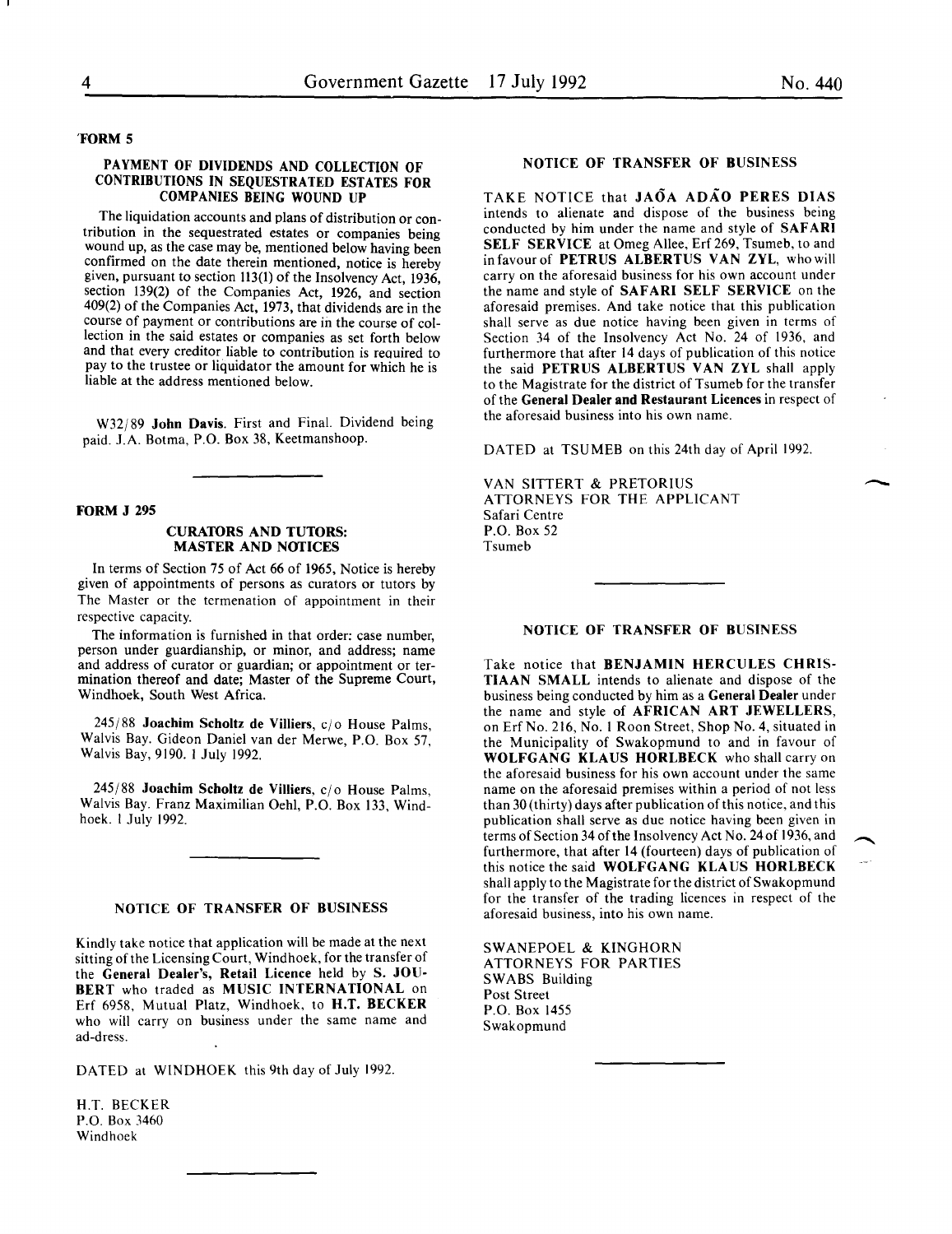بر<br>بر<br>بر

#### IN THE MAGISTRATE'S COURT OF WINDHOEK

| HELD AT WINDHOEK                   | <b>CASE NO.: 7361/91</b> |
|------------------------------------|--------------------------|
| In the matter between:             |                          |
| <b>SWA BUILDING SOCIETY</b><br>and | Plaintiff                |
| <b>CHRISTO DU PLESSIS</b>          | Defendant                |

#### NOTICE OF SALE IN EXECUTION

In execution of a Judgement granted by the above Honourable Court, the following property will be sold by public auction by the Court Messenger for the District of Windhoek on Wednesday, the 29th day of July 1992, at 11:00, at Erf No. 1691, Windhoek Township (being part of Block LVII).

| <b>CERTAIN</b> | Erf No. 1691, Windhoek Township,<br>(being a part of Block LVII); ` |
|----------------|---------------------------------------------------------------------|
| <b>SITUATE</b> | IN the Municipality of Windhoek<br>Registration Division "K":       |

with all improvements thereon.

#### CONDITIONS OF SALE:

- I. The Sale is subject to the provisions of the Magistrate's Court Act No. 32 of 1944 as amended, and the property will be sold "voetstoots" according to the existing title deed.
- 2. One-tenth of the purchase price shall be payable immediately after the Sale in cash, the balance together with interest thereon at 20% against transfer, which transfer shall be given without delay.
- 3. With improvements on the property although no warranty is given in this regard.
- 4. The compelete Conditions of Sale will be read out at the time of the sale, and may be inspected beforehand at the offices of the Court Messenger, the SWA Building Society and Plaintiffs attorneys at Windhoek.

(Sgd.) E.H. PFEIFER FISHER, QUARMBY & PFEIFER ATTORNEYS FOR PLAINTIFF 1st Floor SWABS Building Post Street P.O. Box 37 Windhoek

#### IN THE MAGISTRATE'S COURT OF WINDHOEK

HELD AT WINDHOEK CASE NO.: 1200/91 In the matter between:

| SWA BUILDING SOCIETY         | <b>Plaintiff</b> |
|------------------------------|------------------|
| and                          |                  |
| <b>GODFREY TIMOTHY JULIE</b> | Defendant        |

#### NOTICE OF SALE IN EXECUTION

In execution of a Judgement granted by the above Honourable Court, the following property will be sold by public auction by the Court Messenger for the District of Windhoek on Wednesday, the 29th day of July 1992, at 10:00, at Erf No. 799, Khomasdal, (Extension No. 10), Windhoek.

| <b>CERTAIN</b> | Erf No. 799, Khomasdal Township<br>(Extension No. 10):        |
|----------------|---------------------------------------------------------------|
| SITUATE        | In the Municipality of Windhoek<br>Registration Division "K"; |

with all improvements thereon.

#### CONDITIONS OF SALE:

- I. The Sale is subject to the provisions of the Magistrate's Court Act No. 32 of 1944 as amended, and the property will be sold "voetstoots" according to the existing title deed.
- 2. One-tenth of the purchase price shall be payable immediately after the Sale in cash, the balance together with interest thereon at 21% against transfer, which transfer shall be given without delay.
- 3. With improvements on the property although no warranty is given in this regard.
- 4. The compelete Conditions of Sale will be read out at the time of the sale, and may be inspected beforehand at the offices of the Court Messenger, the SWA Building Society and Plaintiff's attorneys at Windhoek.

(Sgd.) E.H. PFEIFER FISHER, QUARMBY & PFEIFER ATTORNEYS FOR PLAINTIFF 1st Floor SWABS Building Post Street P.O. Box 37 Windhoek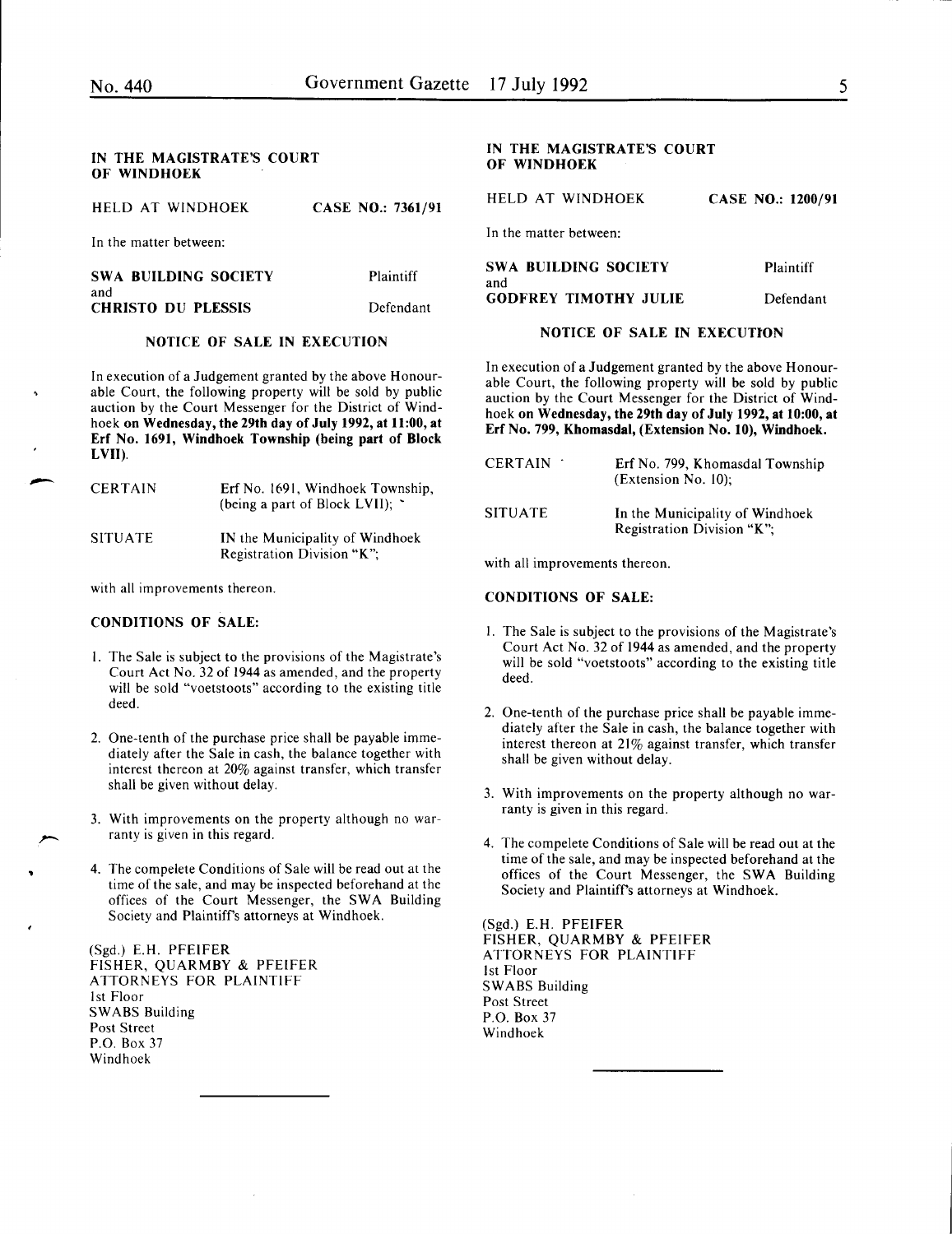#### IN THE MAGISTRATE'S COURT OF WINDHOEK

| HELD AT WINDHOEK<br>CASE NO.: 8565/91 |  |  |  |  |  |
|---------------------------------------|--|--|--|--|--|
|---------------------------------------|--|--|--|--|--|

In the matter between:

| SWA BUILDING SOCIETY | <b>Plaintiff</b> |
|----------------------|------------------|
| and                  |                  |
| JAKOB BASSON         | Defendant        |

#### NOTICE OF SALE IN EXECUTION

In execution of a Judgement granted by the above Honourable Court, the following property will be sold by public auction by the Court Messenger for the District of Windhoek on Wednesday, the 29th day of July 1992, at 09:00, at Erf No. 2569, Wanaheda Township (Extension No. 4), Windhoek, Omongo Street.

| <b>CERTAIN</b> | Erf No. 2569, Wanaheda Township<br>$(Extension No. 4)$ ;      |
|----------------|---------------------------------------------------------------|
| SITUATE        | In the Municipality of Windhoek<br>Registration Division "K"; |

with all improvements thereon.

#### CONDITIONS OF SALE:

- I. The Sale is subject to the provisions of the Magistrate's Court Act No. 32 of 1944 as amended, and the property will be sold "voetstoots" according to the existing title deed.
- 2. One-tenth of the purchase price shall be payable immediately after the Sale in cash, the balance together with interest thereon at 20% against transfer, which transfer shall be given without delay.
- 3. With improvements on the property although no warranty is given in this regard.
- 4. The compelete Conditions of Sale will be read out at the time of the sale, and may be inspected beforehand at the offices of the Court Messenger, the SWA Building Society and Plaintiff's attorneys at Windhoek.

(Sgd.) E.H. PFEIFER FISHER, QUARMBY & PFEIFER ATTORNEYS FOR PLAINTIFF 1st Floor SWABS Building Post Street P.O. Box 37 Windhoek

# IN THE MAGISTRATE'S COURT OF WINDHOEK

HELD AT WINDHOEK CASE NO.: 10337/91

In the matter between:

| <b>SWA BUILDING SOCIETY</b>        | <b>Plaintiff</b> |
|------------------------------------|------------------|
| and<br><b>GEORGE FREDRICK LOUW</b> | Defendant        |

#### NOTICE OF SALE IN EXECUTION

In execution of a Judgement granted by the above Honourable Court, the following property will be sold by public auction by the Court Messenger for the District of Windhoek on Wednesday, the 29th day of July 1992, at 12:00, at Erf No. 157, Hochlandpark Township, 13 Reiher Street, Windhoek.

| <b>CERTAIN</b> | Erf No. 157, Hochlandpark<br>Township:                        |
|----------------|---------------------------------------------------------------|
| SITUATE        | In the Municipality of Windhoek<br>Registration Division "K"; |

with all improvements thereon.

#### CONDITIONS OF SALE:

- 1. The Sale is subject to the provisions of the Magistrate's Court Act No. 32 of 1944 as amended, and the property will be sold "voetstoots" according to the existing title deed.
- 2. One-tenth of the purchase price shall be payable immediately after the Sale in cash, the balance together with interest thereon at 20% against transfer, which transfer shall be given without delay.
- 3. With improvements on the property although no warranty is given in this regard.
- 4. The compelete Conditions of Sale will be read out at the time of the sale, and may be inspected beforehand at the offices of the Court Messenger, the SWA Building Society and Plaintiff's attorneys at Windhoek.

(Sgd.) E.H. PFEIFER FISHER, QUARMBY & PFEIFER ATTORNEYS FOR PLAINTIFF 1st Floor SWABS Building Post Street P.O. Box 37 Windhoek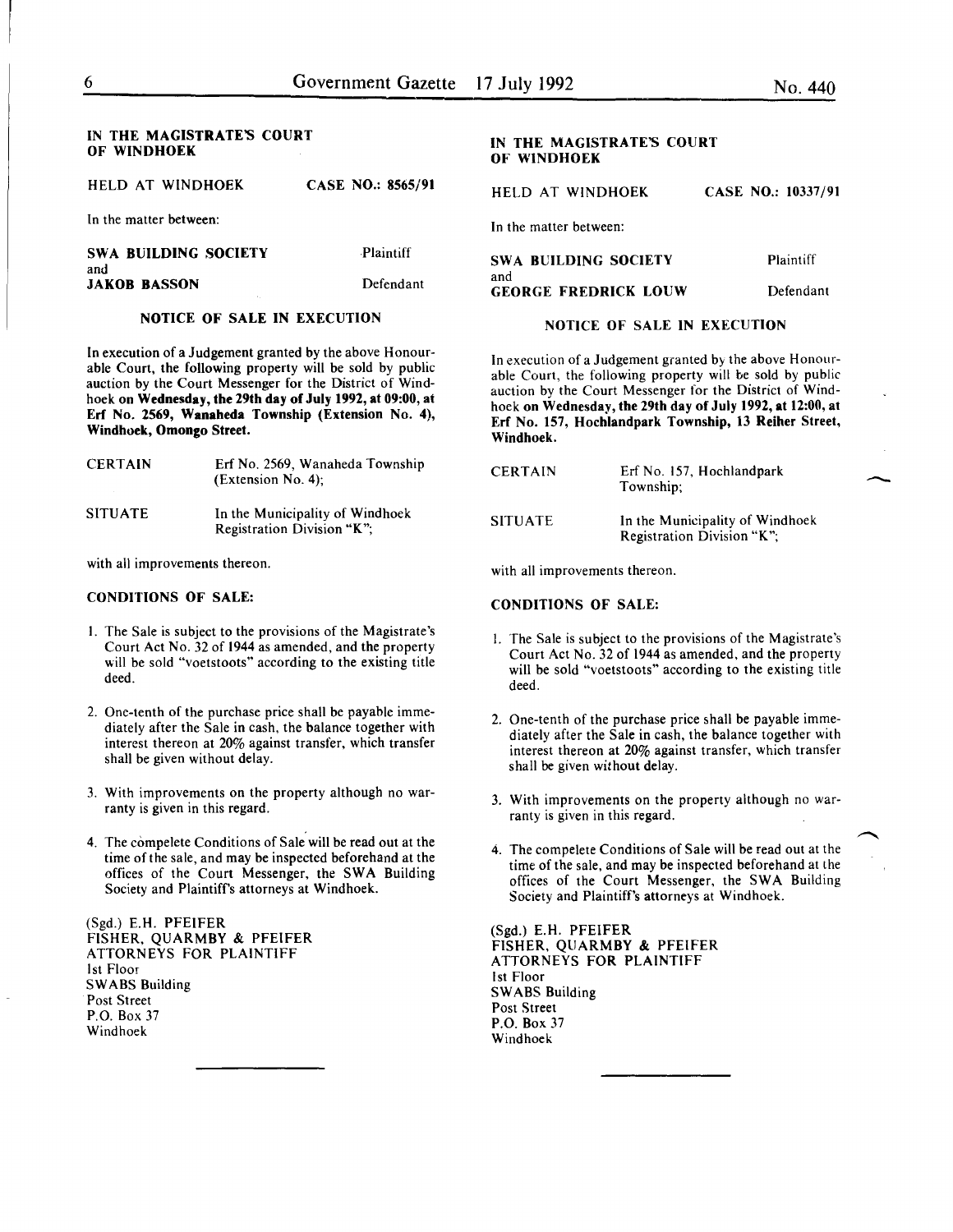$\overline{\phantom{0}}$ 

# IN THE HIGH COURT OF WINDHOEK

In the matter between:

| SWA BUILDING SOCIETY        | Plaintiff |
|-----------------------------|-----------|
| and                         |           |
| <b>JASPER GERT JOHANNES</b> |           |
| <b>THERON</b>               | Defendant |

#### NOTICE OF SALE IN EXECUTION

Pursuant to a Judgement of the above Honourable Court granted on the 5th day of June 1992, the following immovable property will be sold without reserve and "voetstoots" by the Deputy Sheriff of the District of Otjiwarongo on Friday, the 7th day of August 1992, at 10:00, at Erf No. 1612, (a Portion of Erf No. 387), Otjiwarongo Township.

| <b>CERTAIN</b> | Erf No. $1612$ , (a Portion of Erf No.<br>387), Otjiwarongo Township; |
|----------------|-----------------------------------------------------------------------|
| <b>SITUATE</b> | In the Municipality of Otjiwarongo<br>Registration Division "D".      |

The "Conditions of Sale-in-Execution" will lie for inspection at the office of the Deputy Sheriff at Otjiwarongo and at the Head Office of Plaintiff at Windhoek and Plaintiff's Attorneys, Fisher, Quarmhy & Pfeifer, at the undermentioned address.

DATED at WINDHOEK this 7th day of July 1992.

(Sgd.) E.H. PFEIFER FISHER, QUARMBY & PFEIFER ATTORNEYS FOR PLAINTIFF 108 SWABS Building Post Street Windhoek

# IN THE HIGH COURT OF WINDHOEK

In the matter between:

**HENDRIK REINARD** GRYFFENBERG Execution Creditor and EDUARD KLASEN Execution Debtor

# NOTICE OF SALE IN EXECUTION

IN THE EXECUTION of Judgement granted by the High Court of Namibia signed by the Registrar ofthe High Court of Namibia on the 28th day of February 1992, the following immovable property will be sold at Erf No. 721 (a Portion of Erf 697), 8th Avenue, Okahandja, on Wednesday, the 5th day of August 1992, at 15:00.

| <b>CERTAIN</b>  | Erf No. 721 (a Portion of Erf 697).<br>Okahandja Township;     |
|-----------------|----------------------------------------------------------------|
| <b>SITUATED</b> | In the Municipality of Okahandja<br>Registration Division "J"; |
| MEASURING       | 1 240 (one thousand two hundred and<br>forty) square metres:   |

HELD BY Deed of Transfer No. T3425/1990.

#### CONDITIONS OF SALE:

The Sale takes place subject to the Conditions of Sale, which can be inspected at the offices of the Deputy Sheriff, Windhoek.

DATED at WINDHOEK this 30th day of June 1992.

(Sgd.) B.J. VAN DER MERWE VAN DER MERWE-GREEFF Kock & Schmidt Building 26a Garten Street Windhoek

# IN THE HIGH COURT OF NAMIBIA

In the matter between:

 $\overline{a}$ 

BETON & SANDSTEIN INDUSTRIE (PTY) LTD. and N. GUDULA

Execution **Creditor** 

Execution Debtor

#### SALE IN EXECUTION

In execution of a judgement of the above Honourable Court in the above action, a sale with a reserve price of R58 000,00 of the following immovable property will be held by the Deputy Sheriff of Windhoek on 6 August 1992, at 11:00, at the said property:

| I. CERTAIN     | Erf No. 8102, Gehasie Street.<br>Katutura, Windhoek;                         |
|----------------|------------------------------------------------------------------------------|
| <b>SITUATE</b> | In the Municipality of Windhoek<br>(Registration Division "K"):              |
| MEASURING      | 401 square metres;                                                           |
|                | IMPROVEMENTS Dweiling consisting of four bed-<br>rooms, diningroom, TV-room, |

rooms, diningroom, TV -room, lounge, kitchen, two bathrooms and double garage;

TERMS 10% of the purchase price and the auc-tioneer's commission must be paid in cash on the date of the sale. The further terms and conditions of the sale will be read prior to the auction and lie for inspection at the office of the Deputy Sheriff for the District of Windhoek and at the offices of the execution creditor's attorneys.

DR. WEDER, KRUGER & HARTMANN ATTORNEYS FOR EXECUTION CREDITOR Ground Floor, Nimrod Building Kasino Street Windhoek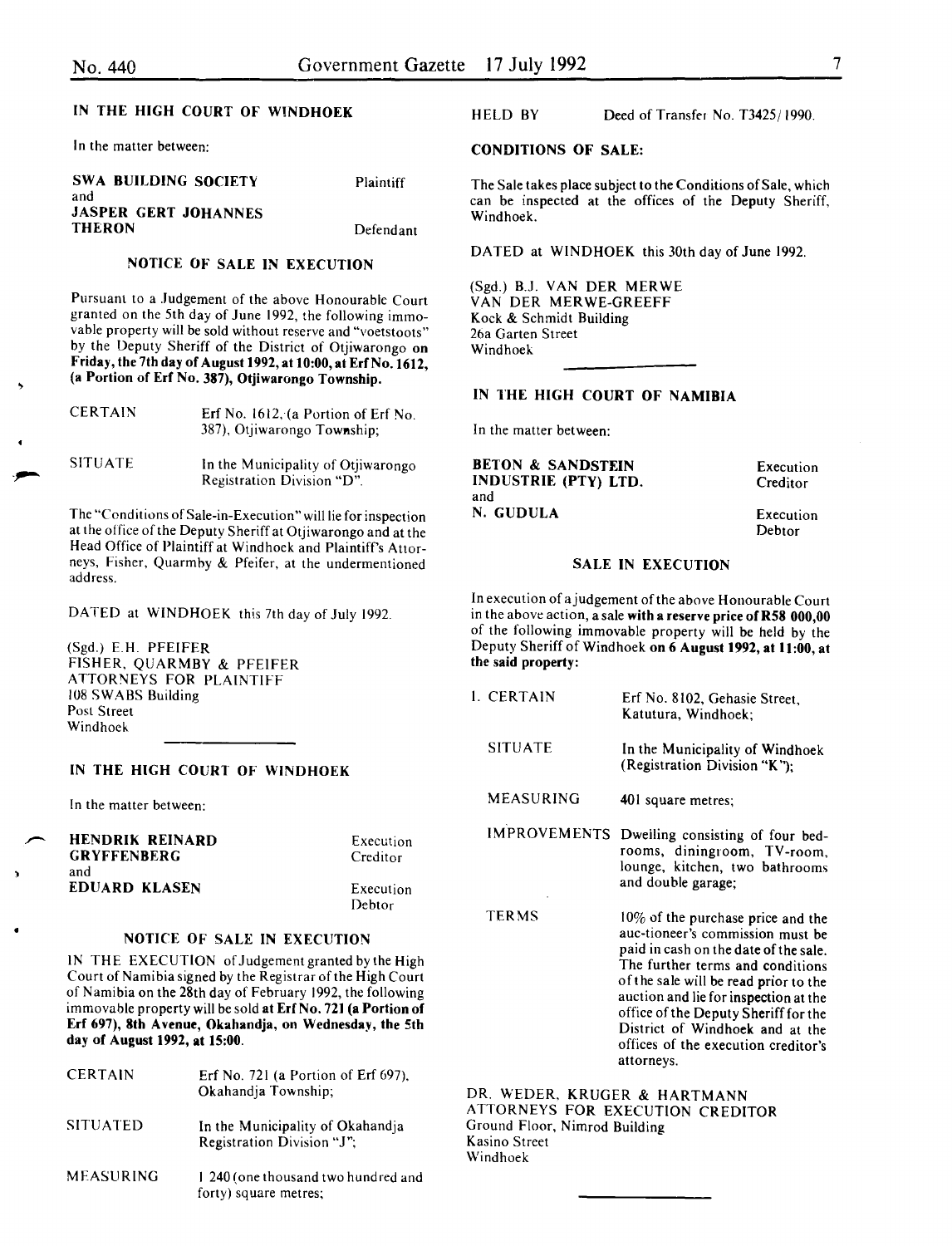#### IN THE HIGH COURT OF NAMIBIA

In the matter between:

THE COMMERCIAL BANK OF NAMIBIA LIMITED and HENRY DAMES

Plaintiff

Defendant

# NOTICE OF SALE IN EXECUTION OF IMMOVABLE PROPERTY

In execution of a Judgement of the above Honourable Court in the abovementioned suit, a sale will be held on Thursday the 6th of August 1992, at 09:00, at Erf 41, Lafrenz Township, Windhoek, of the undermentioned immovable property of the Defendant:

- CERTAIN Erf Number 41, Lafrenz Township;
- SITUATED In the Municipality of Windhoek Registration Division "K";
- MEASURING 8 108 square metres (eight thousand one hundred and eight);
- HELD BY Deed of Transfer T3695/1987;
- BOND NO. B3518/1987.

The property shall be sold by the Deputy Sheriff of Windhoek, subject to the Conditions of Sale that may be inspected at the Offices of the Deputy Sheriff, to the highest bidder at the Auction with a reserve price of R103 391,95.

 $10\%$  of the purchase price to be paid in cash on the date of the sale, the balance to be paid against transfer, to be secured by a Bank or Building Society or other acceptable guarantee to be furnished to the Deputy Sheriff within 14 days after the date of sale.

The full conditions of the sale will be read out by the Deputy Sheriff on the day of the sale, but may be inspected at any time prior to the sale at the offices of the Deputy Sheriff or at the offices of the Plaintiff's Attorneys.

DATED at WINDHOEK this 9th day of July 1992.

PER: J.A. AGENBACH P.F. KOEP & COMPANY ATTORNEYS FOR PLAINTIFF 1st Floor, Acme Corner Kasino Street Windhoek

#### NOTICE OF SURRENDER OF A DEBTOR'S ESTATE

(Sec. 4(1) of the Insolvency Act 1936)

NOTICE is hereby given that application will be made to the High Court of Namibia on Friday the 21st August 1992, at 10:00 or as soon thereafter as the matter can be heard, for the acceptance of the surrender of the estate of JOHAN (JOHANN) ERASMUS of Mariental, Namibia and that a statement of his affairs will lie for inspection at the office of the Master of the High Court at Windhoek for a period of fourteen days from the 20th day of July 1992.

J.C. STEYN ATTORNEY FOR THE EXECUTOR c/o Lorentz & Bone P.O. Box 85 Windhoek

# **NOTICE**

KINDLY TAKE NOTICE that application will be made at the next sitting of the Licensing Court of Windhoek for the transfer of the following licences: General Dealer (Retail), Motor Garage, Mineral Waters (sealed containers) held by MR. H. WILCKENS who traded as KLEIN WINDHOEK SERVICE STATION at Erf No. 2591, No. 112 Gobabisweg, to MR. S.J. GROBLER who will trade at the same erf under the same style and name of KLEIN WINDHOEK SERVICE STATION for his own account.

SIGNED at WINDHOEK this 2nd day of July 1992.

VAN WYK & STIEMERT AGENT AND BOOKKEEPERS FOR APPLICANT P.O. Box 3386 Windhoek

#### **NOTICE**

#### IRO PROPERTIES (PROPRIETARY) LIMITED COMPANY NO. 052/68

NOTICE IS HEREBY GIVEN pursuant to Section 356 2(b) of the Companies Act, 1973, that at an extraordinary general meeting of shareholders held on the 20th February, 1992 it was resolved by special resolution that the Company be wound up voluntarily as a members' voluntary winding up and that JOHN SIMPSON KIRKPATRICK of Lorentz and Bone was nominated as Liquidator without having to furnish any security whatsoever to the Master of the High Court, Windhoek, for the performance of this duty in terms of the provisions of the Companies Act.

LORENTZ & BONE Standard Bank Chambers Independence Avenue P.O. Box 85 Windhoek